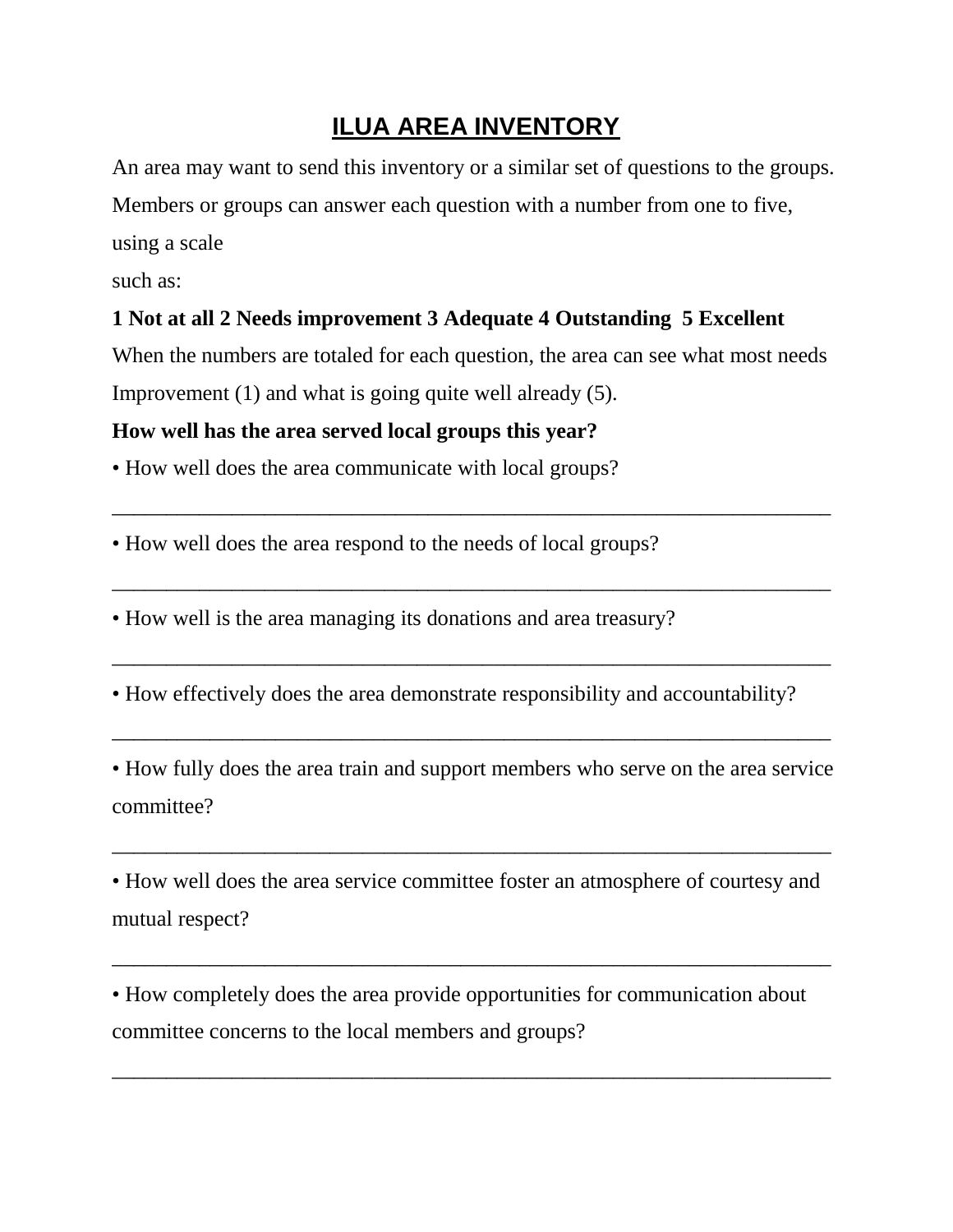• How well is a sense of unity fostered within the area service body?

 $\overline{\phantom{a}}$  , and the contribution of the contribution of the contribution of the contribution of the contribution of the contribution of the contribution of the contribution of the contribution of the contribution of the

 $\overline{a_1}$  ,  $\overline{a_2}$  ,  $\overline{a_3}$  ,  $\overline{a_4}$  ,  $\overline{a_5}$  ,  $\overline{a_6}$  ,  $\overline{a_7}$  ,  $\overline{a_8}$  ,  $\overline{a_9}$  ,  $\overline{a_9}$  ,  $\overline{a_9}$  ,  $\overline{a_9}$  ,  $\overline{a_9}$  ,  $\overline{a_9}$  ,  $\overline{a_9}$  ,  $\overline{a_9}$  ,  $\overline{a_9}$  ,

 $\overline{a_1}$  ,  $\overline{a_2}$  ,  $\overline{a_3}$  ,  $\overline{a_4}$  ,  $\overline{a_5}$  ,  $\overline{a_6}$  ,  $\overline{a_7}$  ,  $\overline{a_8}$  ,  $\overline{a_9}$  ,  $\overline{a_9}$  ,  $\overline{a_9}$  ,  $\overline{a_9}$  ,  $\overline{a_9}$  ,  $\overline{a_9}$  ,  $\overline{a_9}$  ,  $\overline{a_9}$  ,  $\overline{a_9}$  ,

 $\overline{a_1}$  ,  $\overline{a_2}$  ,  $\overline{a_3}$  ,  $\overline{a_4}$  ,  $\overline{a_5}$  ,  $\overline{a_6}$  ,  $\overline{a_7}$  ,  $\overline{a_8}$  ,  $\overline{a_9}$  ,  $\overline{a_9}$  ,  $\overline{a_9}$  ,  $\overline{a_9}$  ,  $\overline{a_9}$  ,  $\overline{a_9}$  ,  $\overline{a_9}$  ,  $\overline{a_9}$  ,  $\overline{a_9}$  ,

 $\overline{\phantom{a}}$  , and the contract of the contract of the contract of the contract of the contract of the contract of the contract of the contract of the contract of the contract of the contract of the contract of the contrac

• How positively is a sense of unity shown within local groups?

• What is the area's experience with trusted servants?

• How well has the area fostered the willingness of the local fellowship to volunteer for service positions?

• How well does the area practice continuity and rotation?

• How well does the area function in maintaining a full complement of trusted servants,

with no open commitments?

• How fully does the area create an environment where the conscience of the body guides the decisions and direction of the area?

 $\overline{a_1}$  ,  $\overline{a_2}$  ,  $\overline{a_3}$  ,  $\overline{a_4}$  ,  $\overline{a_5}$  ,  $\overline{a_6}$  ,  $\overline{a_7}$  ,  $\overline{a_8}$  ,  $\overline{a_9}$  ,  $\overline{a_9}$  ,  $\overline{a_9}$  ,  $\overline{a_9}$  ,  $\overline{a_9}$  ,  $\overline{a_9}$  ,  $\overline{a_9}$  ,  $\overline{a_9}$  ,  $\overline{a_9}$  ,

\_\_\_\_\_\_\_\_\_\_\_\_\_\_\_\_\_\_\_\_\_\_\_\_\_\_\_\_\_\_\_\_\_\_\_\_\_\_\_\_\_\_\_\_\_\_\_\_\_\_\_\_\_\_\_\_\_\_\_\_\_\_\_\_\_\_

## **How well has the area done this year in making NA's message more widely known in the larger community?**

• How well is the area communicating with those in the community who interact with addicts?

 $\overline{a_1}$  ,  $\overline{a_2}$  ,  $\overline{a_3}$  ,  $\overline{a_4}$  ,  $\overline{a_5}$  ,  $\overline{a_6}$  ,  $\overline{a_7}$  ,  $\overline{a_8}$  ,  $\overline{a_9}$  ,  $\overline{a_9}$  ,  $\overline{a_9}$  ,  $\overline{a_9}$  ,  $\overline{a_9}$  ,  $\overline{a_9}$  ,  $\overline{a_9}$  ,  $\overline{a_9}$  ,  $\overline{a_9}$  ,

14 | *PR Handbook* | Effective Services Resources

• How completely does the area respond to the needs of the larger community?

 $\overline{\phantom{a}}$  , and the contract of the contract of the contract of the contract of the contract of the contract of the contract of the contract of the contract of the contract of the contract of the contract of the contrac